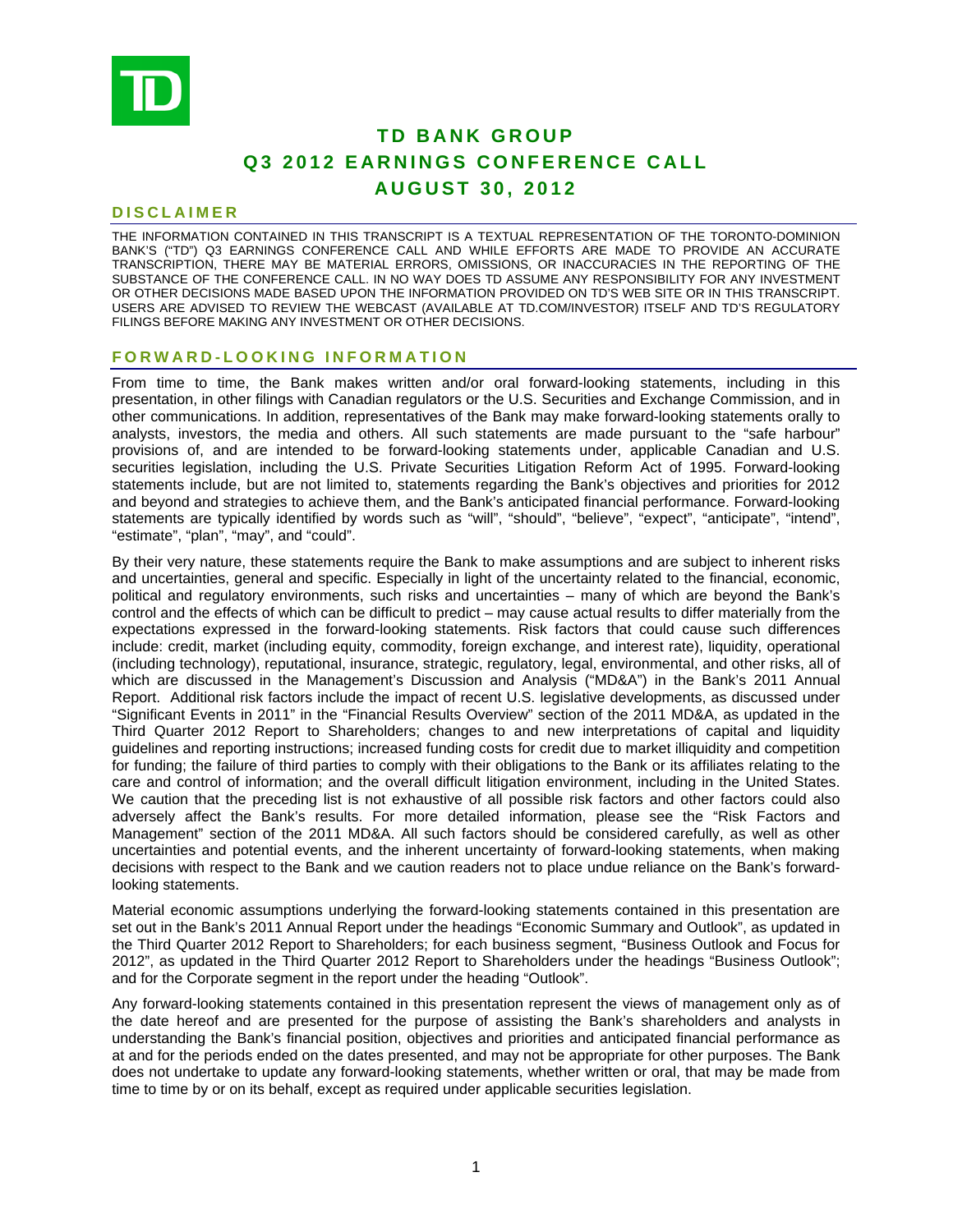# **CORPORATE PARTICIPANTS**

**Ed Clark**  *TD Bank Group – Group President & CEO* 

**Colleen Johnston**  *TD Bank Group – CFO & Group Head, Finance* 

**Mark Chauvin**  *TD Bank Group – Group Head & Chief Risk Officer* 

**Tim Hockey**  *TD Bank Group – Group Head, Canadian Banking, Auto Finance, and Credits Cards* 

**Bharat Masrani**  *TD Bank Group – Group Head, US P&C Banking* 

**Bob Dorrance**  *TD Bank Group – Group Head, Wholesale Banking* 

**Mike Pedersen**  *TD Bank Group – Group Head, Wealth Management, Insurance, and Corporate Shared Services* 

**Rudy Sankovic**  *TD Bank Group – SVP, Investor Relations* 

# **CONFERENCE CALL PARTICIPANTS**

**Michael Goldberg**  *Desjardins Securities - Analyst* 

**John Reucassel**  *BMO Capital Markets - Analyst* 

**Gabriel Dechaine**  *Credit Suisse - Analyst* 

**Peter Routledge**  *National Bank Financial – Analyst* 

**Robert Sedran**  *CIBC - Analyst* 

**Brad Smith**  *Stonecap Securities - Analyst* 

**Steve Theriault**  *Merrill Lynch Canada - Analyst* 

**John Aiken**  *Barclays Capital – Analyst* 

**Chris Mutascio**  *Stifel Nicolaus – Analyst*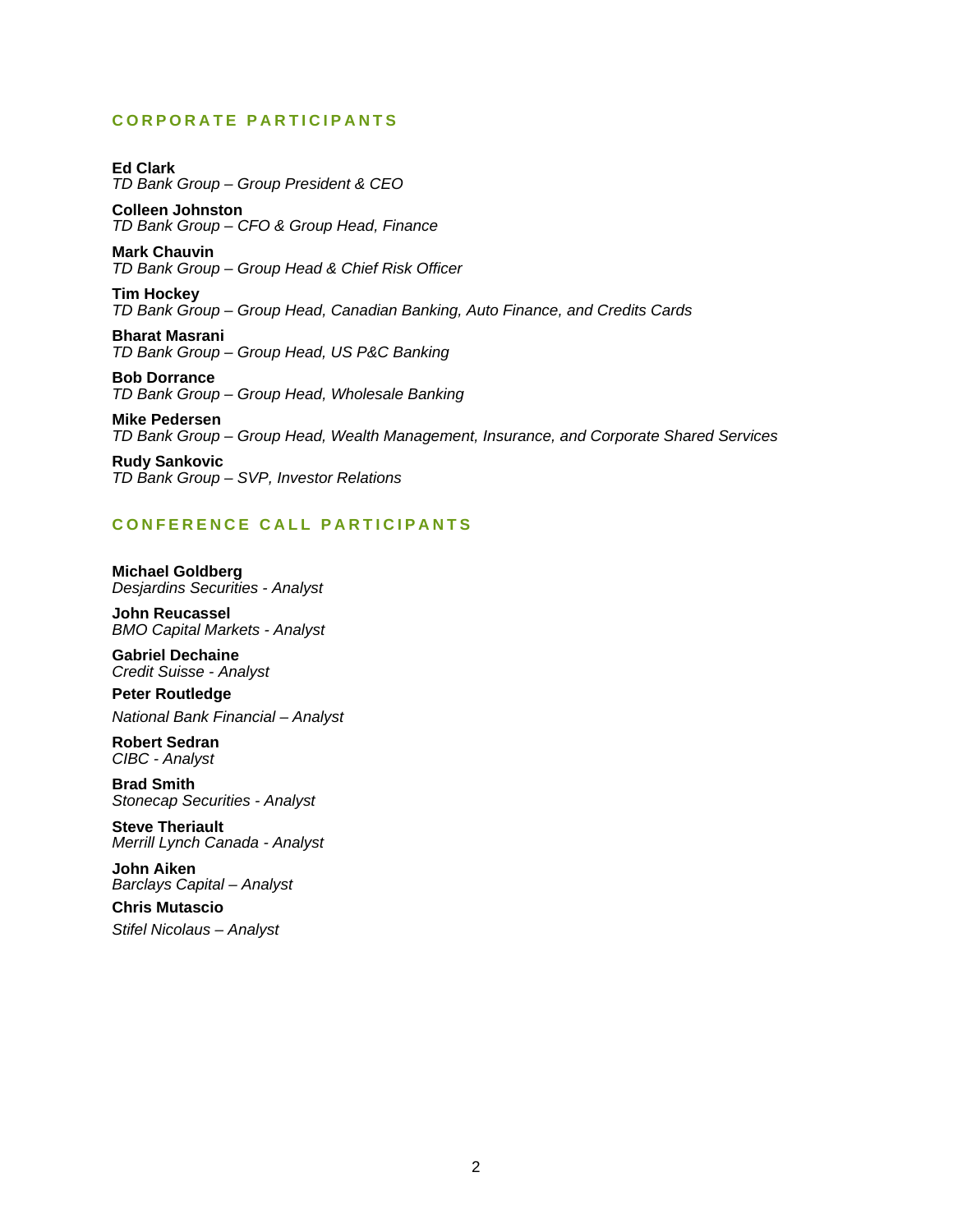# **PRESENTATION**

# **Rudy Sankovic – TD Bank Group - SVP, Investor Relations**

Good afternoon, and welcome to TD Bank Group's Third Quarter 2012 Investor Presentation. My name is Rudy Sankovic, and I'm Head of Investor Relations at the Bank.

We'll begin today's presentation with remarks from Ed Clark, the Bank's CEO, after which Colleen Johnston, the Bank's CFO, will present our third quarter operating results. Mark Chauvin, Chief Risk Officer, will offer comments on credit quality after which we'll entertain questions from those present in the room and from prequalified analysts and investors on the phone. Also present today to answer your questions are Tim Hockey, Group Head, Canadian Banking, Auto Finance and Credit Cards, Bharat Masrani, Group Head, U.S. P&C Banking, and Mike Pedersen, Group Head, Wealth, Insurance and Corporate Shared Services. Bob Dorrance, Group Head, Wholesale Banking is joining us by phone today.

Given that this has been a busy reporting day for the analyst and investor community, we'd like to ensure that this call be limited to an hour, so we please--appreciate your cooperation. At this time, I'd like to caution our listeners that this presentation contains forward-looking statements and there are risks that actual results could differ materially from what is discussed. Any forward-looking statements contained in this presentation represent the views of management and are presented for the purpose of assisting the Bank's shareholders and analysts in understanding the Bank's financial position, objectives and priorities and anticipated financial performance and may not be appropriate for other purposes. Certain material factors or assumptions were applied in making these forward-looking statements. For additional information on these factors and assumptions, please see our Q3 2012 MD&A and 2011 Annual Report on TD.com.

With that, let me turn the presentation over to Ed.

# **Ed Clark – TD Bank Group – Group President & CEO**

Thanks, Rudy, and thanks, everyone, for joining us today. Colleen's gonna be up shortly to discuss in detail our third quarter results, but let me start by sharing my thoughts on the quarter and talking about how we feel about the rest of the year.

This was a record quarter for TD with adjusted EPS growth of 9 percent versus the third quarter last year. Our retail businesses generated record adjusted earnings of more than \$1.6 billion, also up 9% from a year earlier, and our wholesale bank delivered solid results in a very difficult market.

Among the highlights of the quarter was a renewed recognition of our best in class customer service. TD Canada Trust won JD Power Award for the highest customer satisfaction levels among the big five banks for the seventh year in a row. We are the only bank in Canada to have won the JD Power Award, an amazing accomplishment. And for the eighth consecutive year, TD Canada Trust was named the best of the big five banks for customer service excellence by Ipsos, formerly known as Synovate.

Now, these awards speak to the high standard of service we deliver across the breadth of our platform, from branch banking to phone to online banking and other direct channels. In addition, our investment advice business performed extremely well in the latest JD Power and Associates customer survey. I am as proud of this recognition as I am of our strong financial results. It is a testament to our employees' enduring commitment to TD's service and convenience model.

Along with this positive news, we are very pleased to declare a 5 cent dividend increase today as well as an increase in our target payout ratio to 40 to 50 percent of adjusted earnings. The latter brings us into line with our Canadian peers.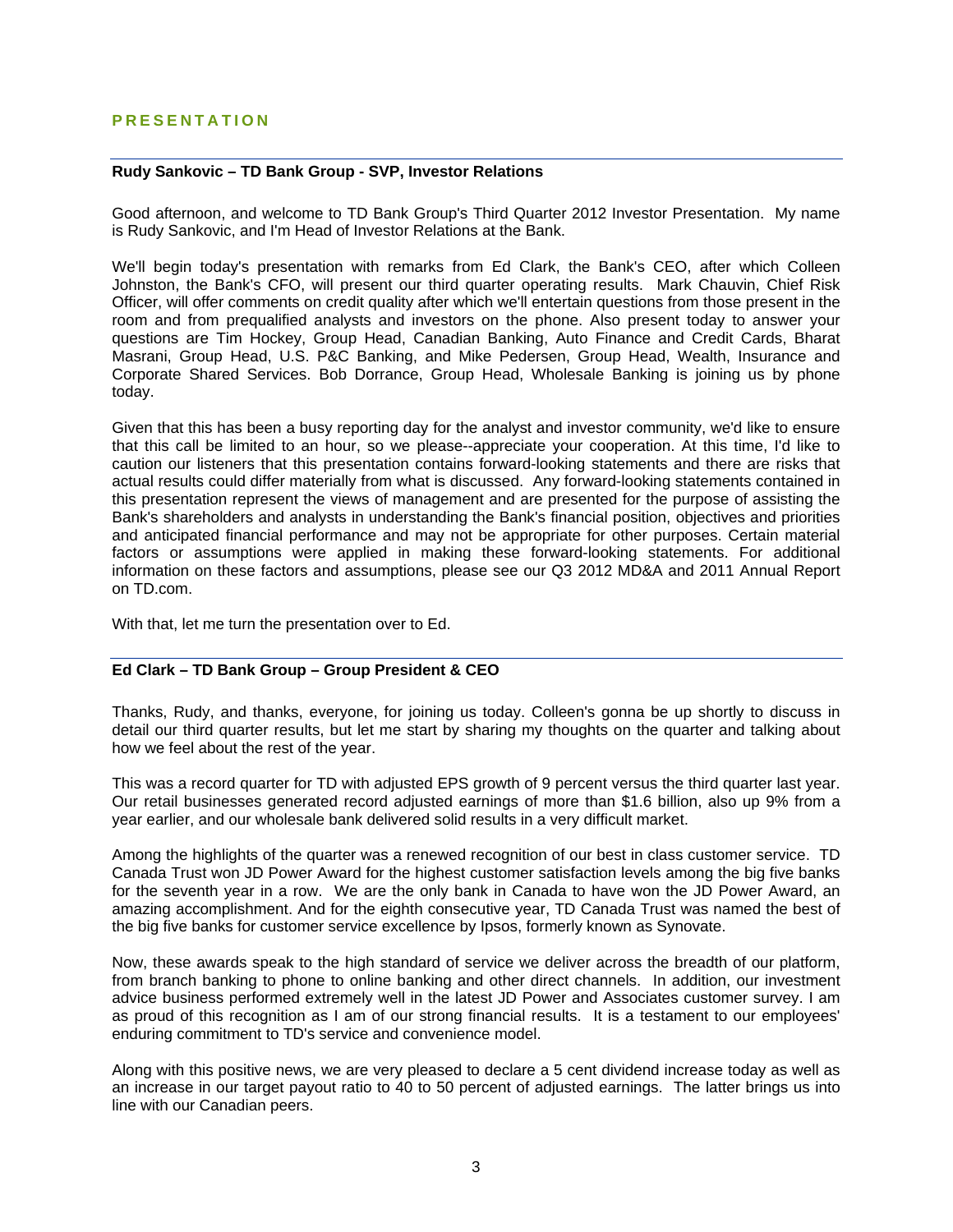We have maintained a cautious stance on this front through a period of unprecedented economic upheaval. We have heard, though, from investors loud and clear the growing importance of dividend income in today's low interest rate environment.

When our board considered this together with our strong balance sheet, our stable earnings base, our superior ability to generate capital and the fact that the transition to Basel 3 is almost complete, they determined that the timing was right to make this change in our payout ratio. Today's dividend increase is our second this year, which is consistent with the pattern of increases declared by the board since 2003 except for a brief pause during the financial crisis.

Earnings growth permitting, the board has indicated that they would like to continue increasing our dividend twice a year as we progress towards the mid point of our new higher payout range. This can reasonably be expected to result in dividend growth outpacing adjusted EPS growth.

Collectively, these decisions signal the board's confidence in the resilience of our retail focused franchise banking model and our ability to continue to deliver sustainable long term earnings growth despite a challenging operating environment.

Let me talk a little bit about that environment and what it means for our outlook. Together with our strong numbers in the first and second quarters, today's record results add up to an impressive performance for the first three quarters of fiscal 2012 with adjusted earnings of \$5.3 billion, up 11 percent over last year and adjusted EPS of \$5.59, up 10 percent. We expect our fourth quarter results to come in at a level that will allow us to get into the lower end of the 7 to 10 percent adjusted EPS growth range for 2012 as a whole.

While we're pleased to be on track to meet our EPS objective this year, as we look ahead to 2013, we know we have our work cut out for us because the headwinds we've identified continue to gather steam. Persistent fragility in the global economy likely means a more prolonged period of low interest rates, putting further downward pressure on our margins.

Revenue growth in Canada is slowing as households limit new borrowing and the latest round of tightening in the mortgage insurance rules take in effect. And in the United States, the regulatory environment remains a source of present day challenges and future uncertainty.

So, while we said in 2012 that we would have to work hard to get into the 7 to 10 percent range, and we did, we would say today it feels like we are going to have to work even hard in 2013, given the headwinds and the higher starting point implied by this year's results. Still, we are confident that we have made the right investments in organic growth and the new strategic initiatives to achieve that target over the medium term.

Expense management will play an important role in meeting this objective. We have been focused on making the investments necessary to have positive operating leverage recognizing it'll be more difficult to achieve in an environment of slowing revenue growth. What we won't do is engage in fire drills or other kinds of short term thinking. Instead, we will look for ways to generate permanent sustainable savings by changing the structure of our cost base and making productivity a competitive advantage for TD.

To wrap up, it was a great quarter. I'm pleased with our results today. I'm proud of the management team's impressive performance, and I'm absolutely confident in their ability to strike the right balance between reducing our cost base and continuing to invest for the future.

We have been resilient so far by doing what we've been doing for the last decade, staying focused, executing our business strategy, investing for the long term and exploiting the growth opportunities for which we are very well positioned.

With that, let me turn it over to Colleen. Thank you.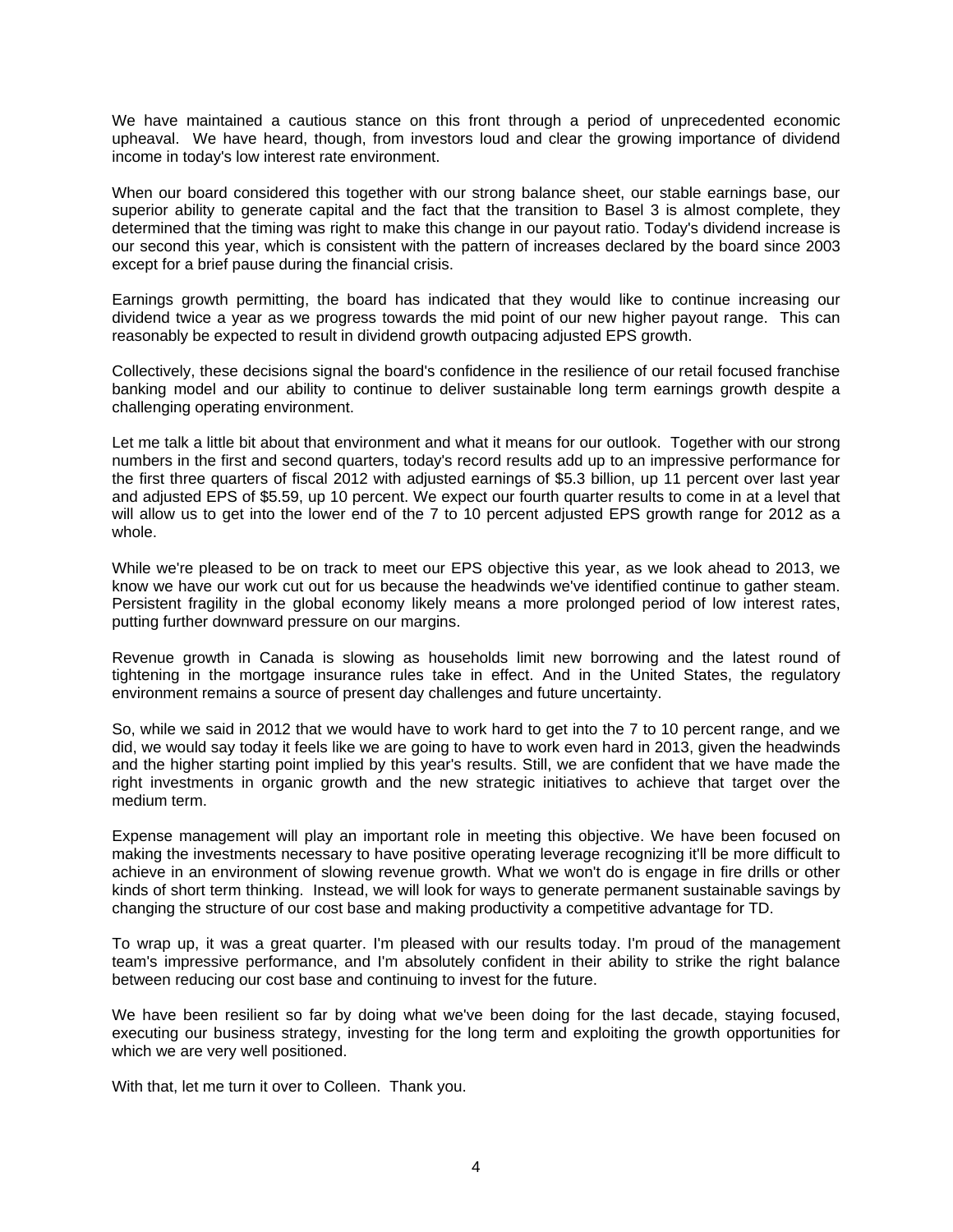# **Colleen Johnston – TD Bank Group – CFO & Group Head, Finance**

Thanks, Ed, and good afternoon, everyone. Let me take you through the results. Please turn to slide four.

We are very pleased with our results this quarter, with adjusted diluted EPS of \$1.91, up 9 percent yearover-year, and total bank adjusted net income of 1.8 billion, up 11 percent from last year, driven by retail adjusted earnings of 1.6 billion, up 9 percent from last year, solid Wholesale results with net income of 180 million and a gain of 30 million in the corporate segment.

Please turn to slide five.

This next slide shows you the reported and adjusted view of earnings this quarter. The difference between the two views was due to seven items of note. Let me mention two of these items. We had a positive impact of 18 million from the change in the Ontario statutory income tax rate as well as an increase of 77 million to the previously disclosed litigation reserve.

Please turn to slide six.

Canadian P&C had a record quarter with adjusted net income of 889 million, up 12 percent versus last year. Adjusted operating leverage was 2 percent this quarter with record adjusted revenues up 13 percent compared to last year and adjusted non-interest expenses up 11 percent.

This year's acquisition of MBNA added 10 percent to adjusted revenues, 8 percent to adjusted expenses, 23 basis points to NIM and 96 million to PCL. Better credit performance on MBNA acquired loans added to net interest income, adding about 25 million pretax this quarter. Excluding MBNA, revenues increased 3 percent while expenses were up 3 percent due to volume growth, investments in branches and other business initiatives.

The strong performance this quarter was attributable to good loan and deposit growth year-over-year. Retail lending volume growth was good but slowing with real estate secured lending up 6 percent and auto lending up 5 percent. Business lending growth remains strong, up 14 percent while overall deposit growth was also strong at 9 percent.

We also experienced better credit performance this quarter as PCL in personal banking excluding MBNA was lower than last year and overall credit quality remains strong.

Excluding the impact of MBNA, margin was down 14 basis points compared to last year due to the low rate environment, portfolio mix and competitive pricing. Margin excluding MBNA was down two basis points sequentially. We expect the low rate environment will contribute to margin declines in Q4 as well as in 2013.

Please turn to slide seven.

Wealth and Insurance, excluding the impact of TD Ameritrade, delivered solid results in a challenging economic environment. Net income of 304 million was up 1 percent from last year. Wealth earnings were up 5 percent year-over-year. Transaction revenues declined due to decreased trading volumes and direct investing. This was largely offset by increases in fee based revenue in advice based and asset management businesses and net interest income driven by higher margin. We are pleased with good net client asset growth despite lower markets.

Insurance earnings were down 3 percent year-over-year. Premium growth and the inclusion of MBNA were more than offset by adjustments to reserves for claims liabilities and higher weather related catastrophe claims. On a year-to-date basis, Insurance earnings rose 18 percent. Please note that higher than expected weather related events have continued during the month of August.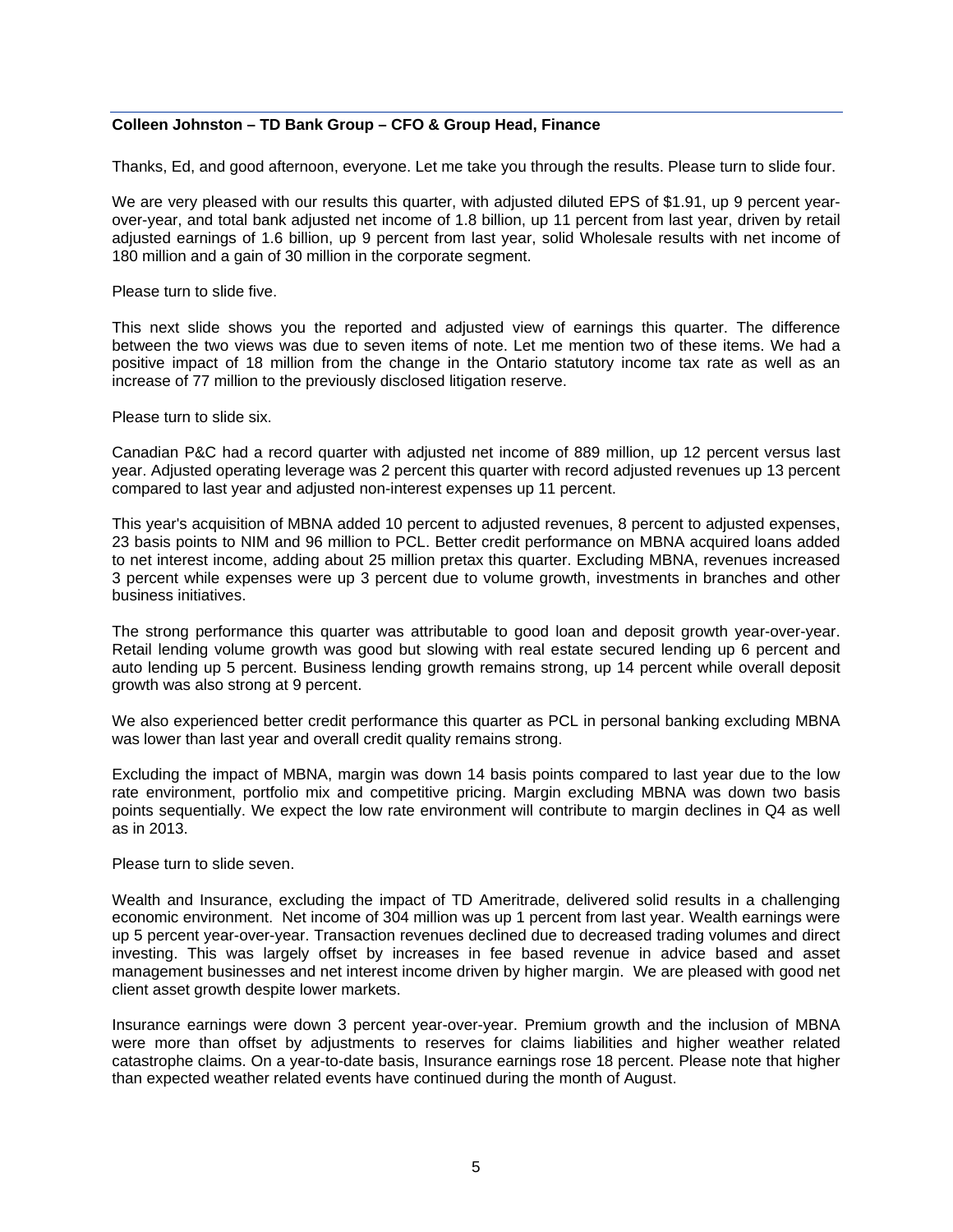Expenses across the segment were down 1 percent versus last year, largely due to lower trading volumes and lower technology cost in wealth.

The contribution from TD Ameritrade was higher this quarter as increased economic ownership and a weaker Canadian dollar raised the contribution to segment results versus last year.

Please turn to slide eight.

U.S. Personal and Commercial bank delivered solid adjusted net income of US\$355 million for the quarter, up 3 percent from last year. The increase was primarily due to strong core growth and a lower effective tax rate, partially offset by the impact of the Durbin Amendment and runoff in legacy Chrysler Financial revenues, which was expected.

Average loans were up 14 percent year-over-year, including a 36 percent increase in residential mortgages and a 9 percent increase in business loans while average deposits, excluding government deposits and TD Ameritrade IDAs were up 9 percent.

NIM was down 11 basis points versus last year, mainly due to the low rate environment. Total PCL was down by 4 percent from last year as the underlying credit quality of the U.S. loan portfolio continues to improve.

Adjusted expenses increased from last year, primarily due to investments in the core franchise, including new stores. TD Bank opened its 1,300th location in the U.S. in early August. We're on track to add 35 new stores this year.

Please turn to slide nine.

Wholesale delivered solid results this quarter with net income of 180 million, up 61 percent from a difficult quarter last year. The increase was primarily due to higher trading revenues due to improved fixed income and credit trading as compared to the difficult market conditions of Q3 of 2011.

Total trading related revenue in the quarter was strong at 360 million, which was above our normalized expectation of 300 million per quarter and included gains recognized on trading positions previously considered impaired.

Partially offsetting increased revenue were increased PCL related to a single name and higher noninterest expense due to additional legal provisions and higher variable compensation. Annualized ROE for the quarter was strong at 16.7 percent.

Please turn to slide ten.

On an adjusted basis, the corporate segment posted a gain of 30 million in the quarter. Corporate segment results are subject to some volatility, as you've seen, and are inherently difficult to predict. Results were down from last year due to lower net corporate expenses and favorable tax items, more than offset by treasury and other hedging activities.

This number was better than expected due largely to lower expenses. Some of this is timing, and some of it reflects the early impact of our productivity focus. We continue to target a higher loss for the corporate segment in Q4 at the higher end of the 40 to 80 million loss range and intend to address the target for 2013 next quarter.

Please turn to slide 11.

Expense control remains a major focus across the bank as we position the bank for revenue headwinds of the slow growth economy and the sustained low interest rate environment. Our focus is on initiatives that will permanently improve efficiency and reduce the cost base of the organization and ultimately make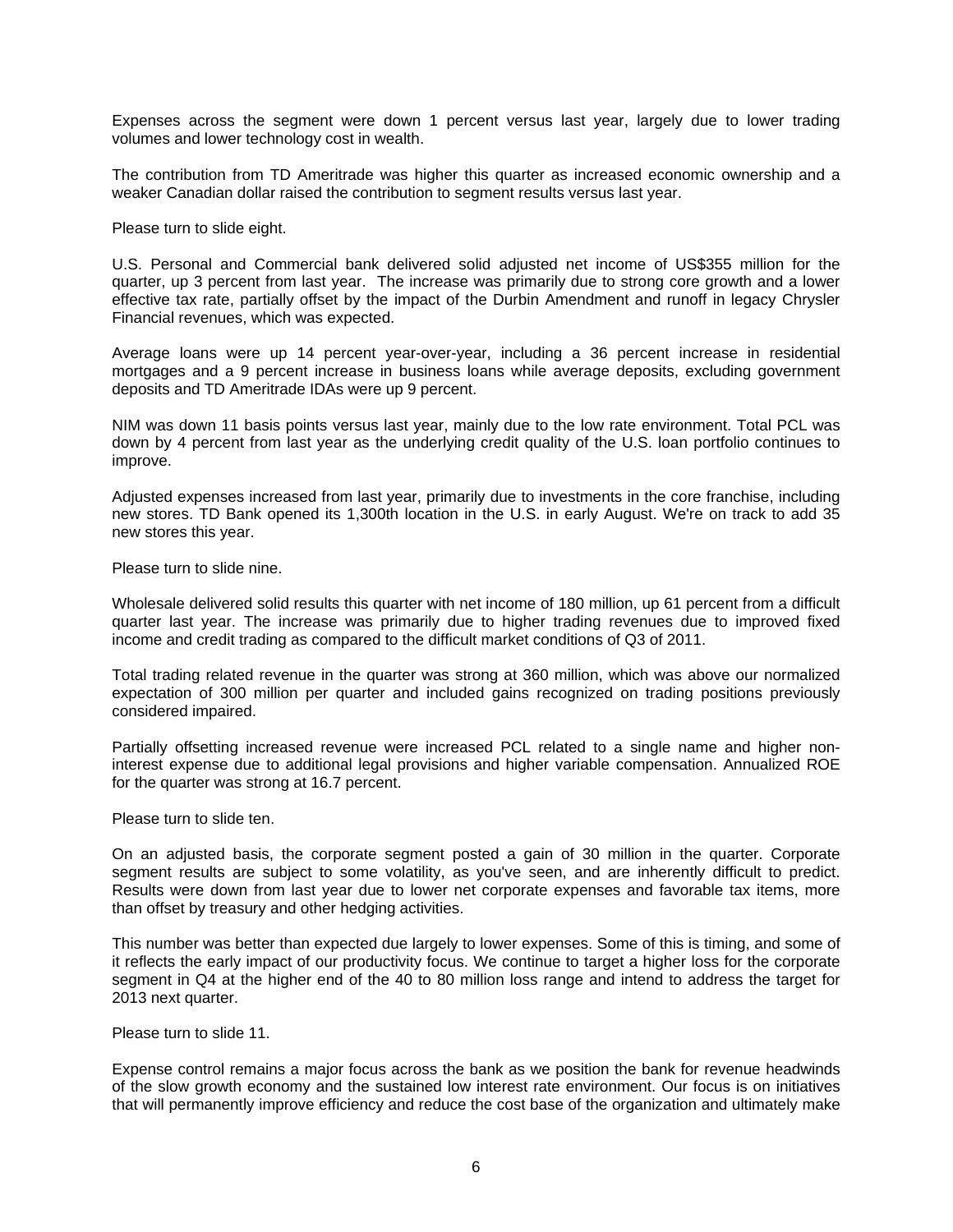productivity a competitive advantage for TD. At the all bank level, we expect the pattern of increased Q4 expenses versus Q3 to continue but at a lower rate than last year. We expect a quarter-over-quarter increase in adjusted expenses of approximately 250 million.

Roughly 40 percent of the expected increase will be due to business volume and seasonality. About 20 percent will be marketing campaigns with the remainder reflecting higher project and initiative spend. Excluding expenses added by recent acquisitions and FX, we expect adjusted expenses to grow by under 3 percent this year, which was achieved while making investments in future growth, including 60 new branches in North America, 25 in Canada and 35 in the United States. We are targeting a lower expense growth rate on the same basis for next year.

Please turn to slide 12.

Looking at capital, our Q3 tier one capital ratio was 12.2 percent, and our pro forma Basel 3 ratio was 7.7 percent. Our guidance remains unchanged on Basel 3.

Please turn to slide 13.

The board of directors has approved a 5 cent per share increase in the dividend, the second increase in 2012, and a higher payout range, now 40 to 50 percent. Including this announcement, per share dividends will increase 11 percent this fiscal year.

And with that, I'll turn the presentation over to Mark.

# **Mark Chauvin – TD Bank Group – Group Head & Chief Risk Officer**

Thank you, Colleen, and good afternoon, everyone.

Please turn to slide 14.

As a reminder, the debt securities classified as loans in the acquired credit impaired loan portfolios have been excluded form the credit slides.

Canadian credit quality remains strong across the portfolio with the credit quality indicators for the U.S. portfolio continuing to improve. I would, however, like to comment briefly on the increasing gross impaired loans in the U.S. HELOC portfolio.

In line with recent regulatory guidance, a portion of our second lien HELOCs have been changed from performing to non-performing status. The change was made to reflect cases where our borrower is current on this TD HELOC but delinquent on any property loan held by another lender.

The net impact of the change resulted in a \$74 million increase in gross impaired loans. As these loans were already factored into our reserves, the reclassification does not impact PCL.

Lastly, I can confirm that there has been no change in the performance of our acquired portfolios and the debt securities classified as loans this quarter.

Now, I'll turn the presentation back to Rudy.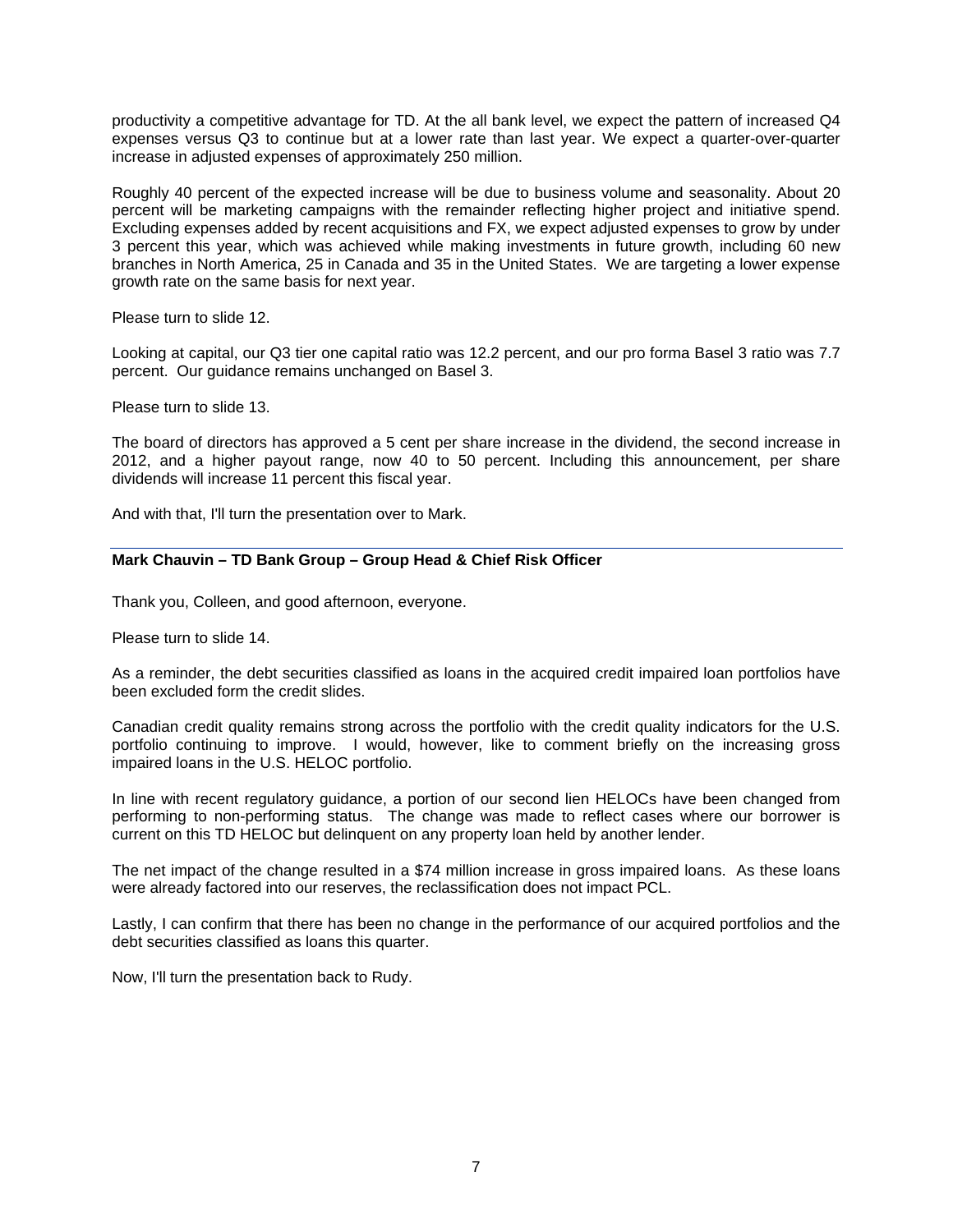# **QUESTION AND ANSWER**

# **Rudy Sankovic – TD Bank Group - SVP, Investor Relations**

Great. Thanks, Mark. We'll now open it up for questions. And to give everyone a chance to participate, please keep to one question and then requeue.

For those participating in person in the room here, can I ask you to identify your name and firm before asking your question?

And before ending the call today, I will ask Ed to offer some final remarks. So, why don't we get started in the room here. And do we have any questions? Michael?

### **Michael Goldberg – Desjardins Securities – Analyst**

I always get cut off at one question, so I'm gonna give you a two-parter. Michael Goldberg, Desjardins Securities.

To what extent does a make versus buy decision shape your U.S. Bank acquisition decisions? And I guess there's a couple of situations recently where, that question might be addressed?

And secondly, with your litigation experience and the recent Samsung decision in the U.S., how do you feel about litigation risk going forward?

#### **Ed Clark – TD Bank Group – Group President & CEO**

We're always happy to give you, Michael, two shots here.

I'd say the make versus buy, we haven't really moved off the paradigm. I think after we got the commerce deal and then I think supplemented by the South deal, the FDIC deals, we believe we got our U.S. platform to a strategically viable size and that we weren't endangered.

And my view has always been that if you're going to go into the United States, you definitely have to get to a certain size in order to stay competitive. And having got that with the platform and the second component of that is also to run the bank like a North American bank rather than a Canadian bank that happens to own a U.S. bank.

So, you'll see that in our card strategy, you'll see that in our auto loan strategy, you'll see that in our direct bank strategy where we're really spreading the cost of investment across a retail earning base that's the largest retail earning base in Canada by a significant margin.

And I think we don't believe we're strategically challenged for size. Obviously, we want to continue to grow and deepen the franchise, but we really look at acquisitions and say what's the cost of growing by buying and what's the cost of growing by building.

And if buying is not cheaper than building, I think if anything, we'd have a preference to build rather than buy because you know exactly what you're building when you're building, whereas when you're buying, you get a lot of other things that you wouldn't have built. And so, I think that's how we tend to look at it. We have a active corporate development group that looks at everything. It certainly turns down at least nine things for every one that it does. Probably the number is 90 or 95 for every 100 that it looks at. So, they're very, very disciplined. And so, we obviously decide to pass on the acquisitions that happens. It's not like everybody wasn't aware of all these acquisitions. And so, from our point of view, they just didn't make sense.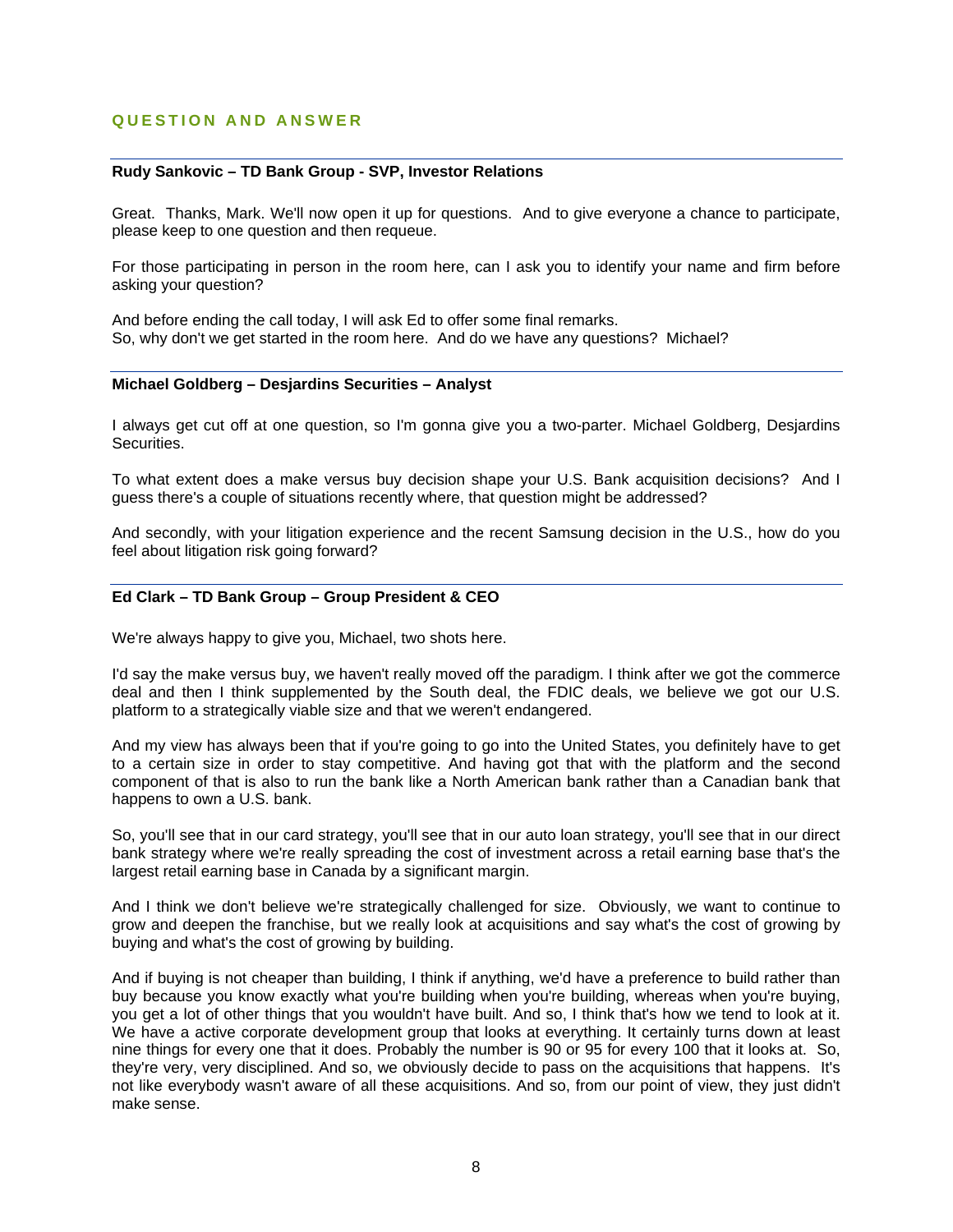In terms of the litigation atmosphere in the United States, I think when you go into the United States, you've got a regulatory environment that's different than you would feel in Canada and a litigation environment that's different than you would feel in Canada. And if you're not up to that environment, then you probably should get out of the kitchen.

So I think there's an element in which you just have to accept that there is an environment where you may have the better part of the law but you won't necessarily - you're gonna pay a price if you don't in fact deal with that.

So, you're trying to get the right balance and what cases to try and what cases not to try. When we look at our situation, we don't find it at this stage an overwhelming burden, but it's obviously an irritation to us to have these kind of litigation charges.

# **Rudy Sankovic – TD Bank Group – SVP, Investor Relations**

Thank you, Michael. John?

# **John Reucassel – BMO Capital Markets – Analyst**

A question, I'll leave it for Colleen or maybe Tim and Bharat. But, I think we're four years now into, the very low interest rate environments that central banks have talked about. So, is the NIM pressure greater today than it has been, or is it about the same?

And, if it's the same, it seems you're being more cautious on NIMs today than you have been in the past. Could you just explain why the pressure is greater today than it has been in the past?

# **Tim Hockey – TD Bank Group – Group Head, Canadian Banking, Auto Finance, and Credit Cards**

Why don't I start from the Canadian perspective? I'm not sure that the NIM pressure is any greater. The competitive environment, depends on the product and on the day and the month and the competitor, it goes up and down.

I think what we'd be saying today is, even though we've gone through four years of low interest rates, the outlook for when that might turn around continues to lengthen out. It's not that we've lost faith, but we're suggesting it's probably not right to hope for a higher interest rate environment in the next little while. So, when we see an outlook, it's pretty clear that, as we said earlier, revenue is gonna continue to be at low rates, not just because of margin pressure but because we're also seeing the asset growth slow down at the same time. So, we better plan for that and bring our expenses down accordingly. But, it sure feels like NIMs in Canada will continue to drop down by ones and twos per quarter over the foreseeable future.

# **Ed Clark – TD Bank Group – Group President & CEO**

I think, if I could, though, I agree completely with that, but I think if you want to get a sense of how we see the world, you know, I think the core rate is to look at the five year either the U.S. treasury rate or the five year Canadian rate. And the reality is the five year rate today is significantly lower than it was a year ago. And so, if there's been a seed change in the last couple of years - you go back four years, the European crisis has clearly changed the interest rate environment for negative. And I think if you have a view that the European crisis isn't going away quickly, which I would subscribe to, that just puts across the world a pretty heavy downward pressure on interest rates. And so, rates have actually fallen significantly in the last 18 months. I think if you want to watch our mood, watch that rate.

# **Bharat Masrani – TD Bank Group - Group Head, U.S. P&C Banking**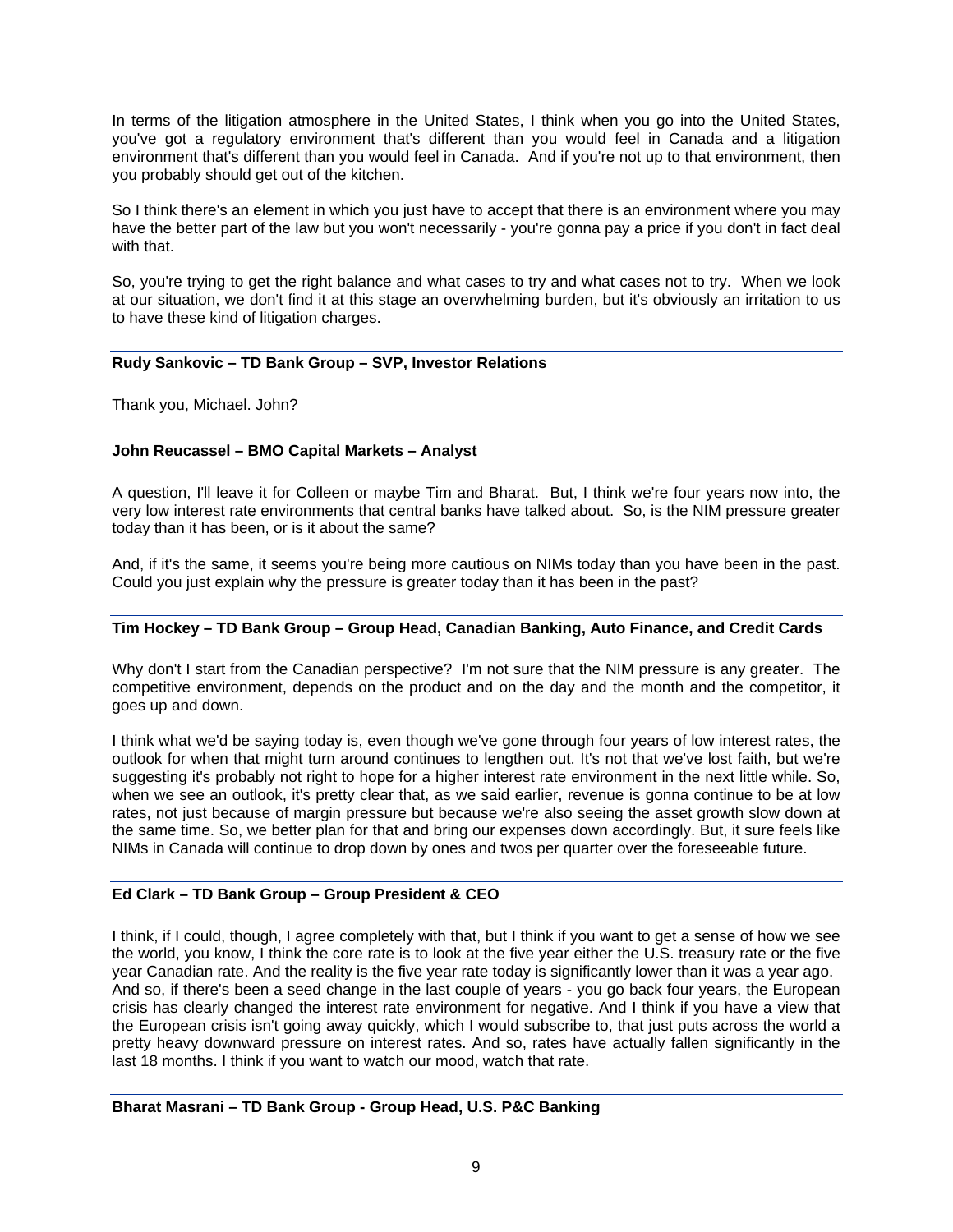Just to add, I know there is a lot of focus on the volatility in the NIM numbers out of the U.S. And to some extent, that is to be expected. There's acquired loan accounting. So, there's always noise in that number. As Ed said and Tim said, on the deposit side, obviously, you feel this effect of lower rates. And we've been saying, that that isn't a real effect.

But, the good thing is on the asset side I think it's hanging in there in the U.S. And in our case, we've been growing our loans faster than deposits. So, from a fundamental perspective, I feel good about that. And you've also noted, for many quarters now that, because of the noise and the way we are repositioning our business from a loan perspective, you should expect the range to be somewhere between 350 and 375. John, I think we've talked about this in the past. I think that continues to be applicable. But, you continue to see noise in the number. But, the pressure from a low interest rate environment on the deposit side is there.

# **John Reucassel – BMO Capital Markets – Analyst**

Thank you.

# **Rudy Sankovic – TD Bank Group - SVP, Investor Relations**

Okay. Thank you, John. Operator, over to the phones please.

# **Operator**

Thank you. We have a question from Gabriel Dechaine with Credit Suisse. Please go ahead.

# **Gabriel Dechaine – Credit Suisse – Analyst**

# Good afternoon.

While we're talking about NIM, in the U.S. - 16 basis points down quarter-over-quarter. I understand about half of that's related to acquisition accounting. But the other half, if you can kind of just break it down into what's coming from the competitive pricing environment, what's coming from the change in your mix and how much of that's coming from your securities portfolio.

And then, on the mortgages in the U.S., as well, you're one of the few banks, or maybe few is an exaggeration, but one of the banks that's actually keeping the mortgages on balance sheet rather than selling them. Can you explain to me in very simple terms how you're managing the interest rate risk of your growing U.S. mortgage book? Thanks.

# **Bharat Masrani – TD Bank Group - Group Head, U.S. P&C Banking**

First, on the margin, yes, I think, for the most part, I think, directionally, your numbers are correct. Mix does impact a lot. Mortgages come in at a lower spread than commercial loans do. So, depending on, what kind of generation we had in one quarter, you are gonna see volatility around that. The investment portfolio, obviously, some of those investments as they roll, they're rolling at a lower rate. So, there would be some noise on that, as well.

But, as I indicated earlier, our hope is that, we are rolling less of those investment portfolio components as we continue to grow our core loan business. And I think you've seen that in the U.S. So, those are the moving parts. And that's why I said, to focus on that number is right. But, to try and get a level of precision is very difficult.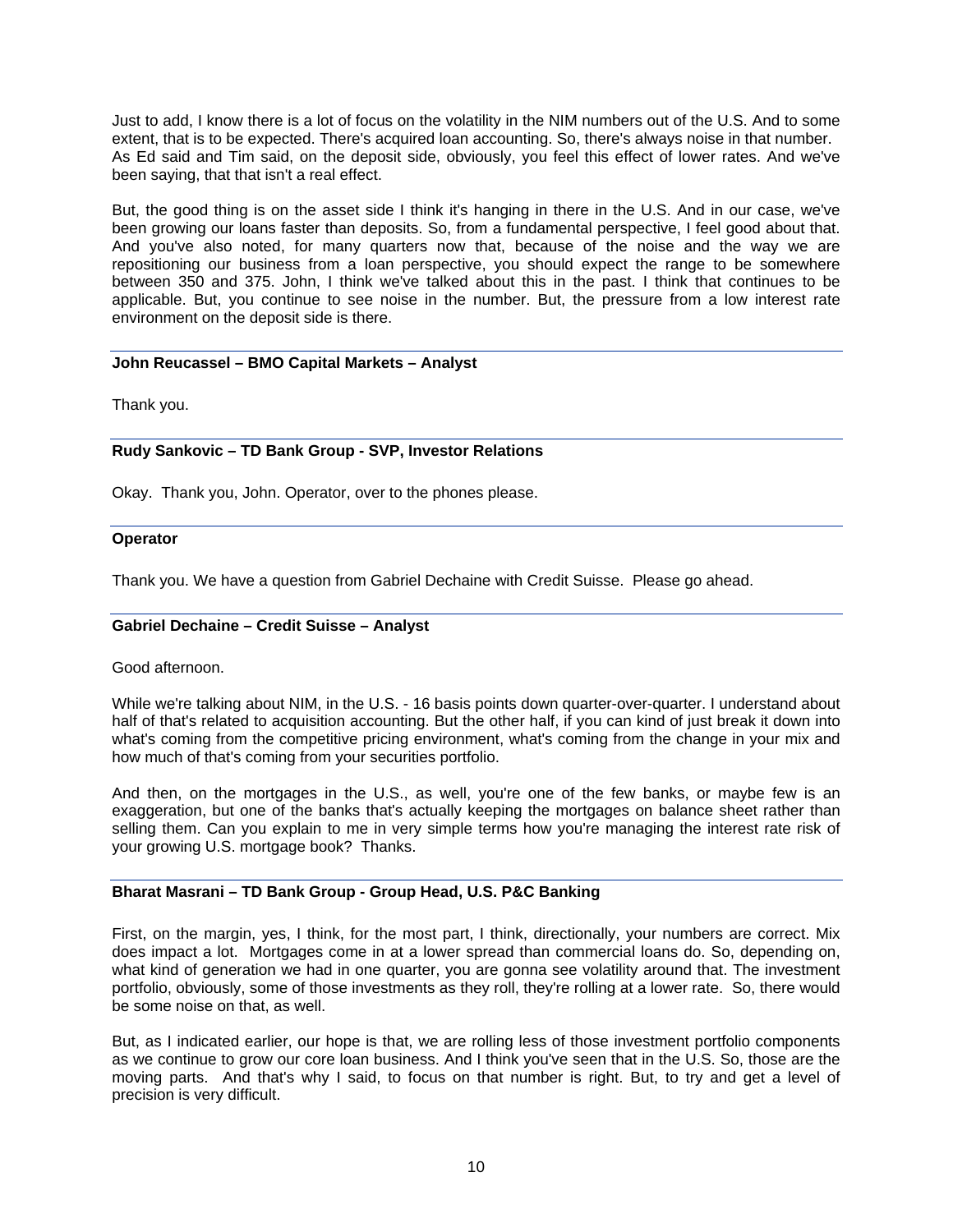There is also somewhat of an offset in the non-interest income. As we have talked before, we have lot of optimization initiatives in the U.S. to increase our fee income in response to Durbin and Reg E as well as the low interest rate environment because, as you've seen with many banks, the amount of minimum deposits you have to hold before you start to get charged fees has gone up. So, those are industry trends that the system is adjusting to offset, some of these pressures.

On the second part of your question.

# **Gabriel Dechaine – Credit Suisse – Analyst**

If I can, before we move on about the range you gave is fairly wide, the 350 to 375. I mean, what would cause it to swing that much? And, should we think of it more in the low end of that range for the next little while, or is it just gonna bounce around a lot?

# **Bharat Masrani – TD Bank Group - Group Head, U.S. P&C Banking**

I think it will bounce around a lot. Last quarter, I think people were really ecstatic that the margin had gone up by ten basis points or whatever. So, it will bounce around a lot. Required loan accounting, is a factor in that. And this time, it's about half. And sometimes, it's higher, and sometimes, it's lower.

But, I think trying to stay within that range is the appropriate way to do. But, it will bounce around. But, I'm comfortable that the range is an appropriate range, given what we know today.

# **Gabriel Dechaine – Credit Suisse – Analyst**

All right.

# **Bharat Masrani – TD Bank Group - Group Head, U.S. P&C Banking**

On the second part, we have talked about why we are benefiting and why we're one of the few banks that is benefiting from the refi boom. With the lower rates, there's a huge refi wave going on. As I've said before, we did not have in the U.S. any meaningful mortgage business through the legacy acquisitions. We built out a new platform. We have many, many customers that love the wild service, that love our offering. And as they have refied their mortgages, which are elsewhere, they would like to give a shot to TD, and they're happy with the service and the products we have and the servicing we provide.

So, overall, we've been a big beneficiary of that as most of the refis that are happening are not happening our book. We are benefiting from other banks' refinancing activities. So, that's the reason why mortgages are going up.

In our product offerings, we worked very hard to focus on products that carry less interest rate risk. So, for example, a lot of our originations come in 15 year product instead of the 30 year product. There is a large demand, as well, for variable rate mortgages, as well. So, that's a benefit from an interest rate risk perspective.

Thirdly, if you look at our overall balance sheet in the U.S., and more importantly, the TD Bank Group balance sheet, the amount of these mortgages we are keeping on balance sheet and the level of risk in that, it is manageable. In fact, there are offsetting parts within our own balance sheet that helps us to mitigate some of the risk that might come through this particular type of risk.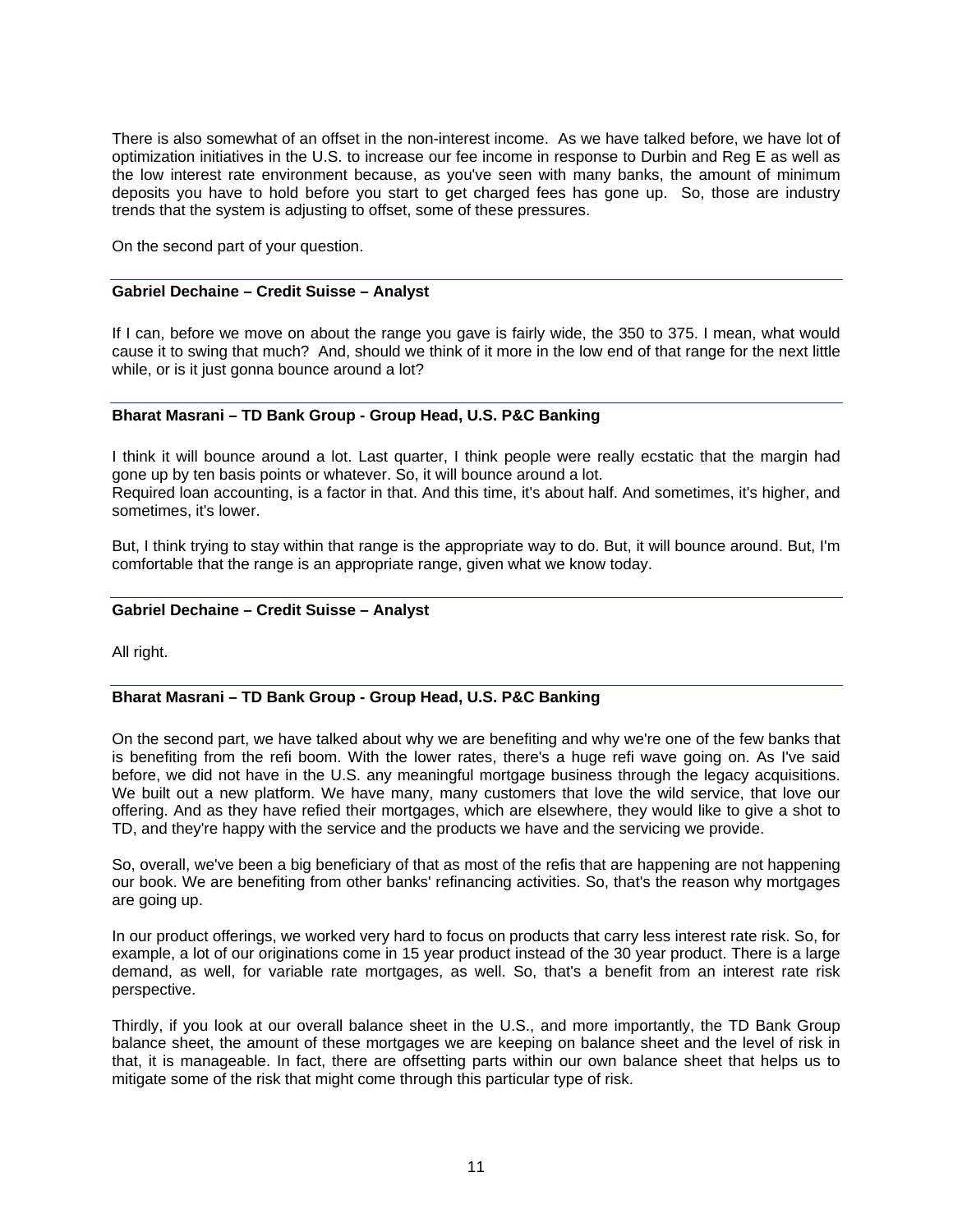So, again, like you said, in simple terms, that would be the answer. And if you do want to have more detail and technical discussion, we can set up an offline call with you. But, overall, I feel very comfortable that this is still a relatively small part of our balance sheet. If it becomes meaningful, then obviously, you may see a different form of strategy from TD in managing this book.

### **Gabriel Dechaine – Credit Suisse – Analyst**

Okay, thank you.

### **Rudy Sankovic – TD Bank Group - SVP, Investor Relations**

Thanks, Gabriel. Next question please.

#### **Operator**

Your next question comes from Peter Routledge with National Bank Financial. Please go ahead.

#### **Peter Routledge – National Bank Financial – Analyst**

Thanks very much. A question for Tim. I'm looking at page 27 of the presentation, and just looking at some of the loan growth dynamics quarter over quarter. And what strikes me is, other than residential mortgages and arguably in direct auto, on the personal side, you've got, flat home equity, flat unsecured lines of credit, credit cards that are personal. Is that supply driven? I.e. is TD pulling back a bit on those? Or is that demands driven, are households pulling back? And then, what does that tell you about the state of household finance?

# **Tim Hockey – TD Bank Group – Group Head, Canadian Banking, Auto Finance, and Credit Cards**

So, I would say that there's been no question that we've tightened probably faster than marketplace. So, I would say this is probably due to timing more than anything else. As you know, we've been quite vocal about the state of the Canadian consumer.

But, if you break down, where the sort of quarter-over-quarter growth is, on the mortgage side would be sort of in the middle of the pack, slightly up. As you say, on the non-mortgage HELOC, the high competitive pricing pressure on that, so we're essentially flat to slightly down, auto finance still doing well but less strong growth in Canada, and that's large due to competitive behavior.

On the card side, as you know, certainly, because of MBNA, we've had declines, and that was planned. And on the business lending side, we're up fairly significantly. So, all in, as you say, our quarter-overquarter growth is at the lower end of the range.

So, do I expect that to normalize? I would think so. As I said, it's mostly timing. But, in terms of the last part of your question in terms of the state of overall consumer, our view is that the changes that were announced and had started to be implemented as a result of the OSFI guidelines will have additional effect that we haven't even yet seen in the marketplace, and all banks will tend to comply with that as quickly as they can, given systems and other conversion issues. But, it should start impacting the marketplace effective immediately. So, we'll see the effect of that on the overall level of consumer indebtedness.

# **Peter Routledge – National Bank Financial – Analyst**

So, supply is pulling back, but you don't see demand pulling back other than?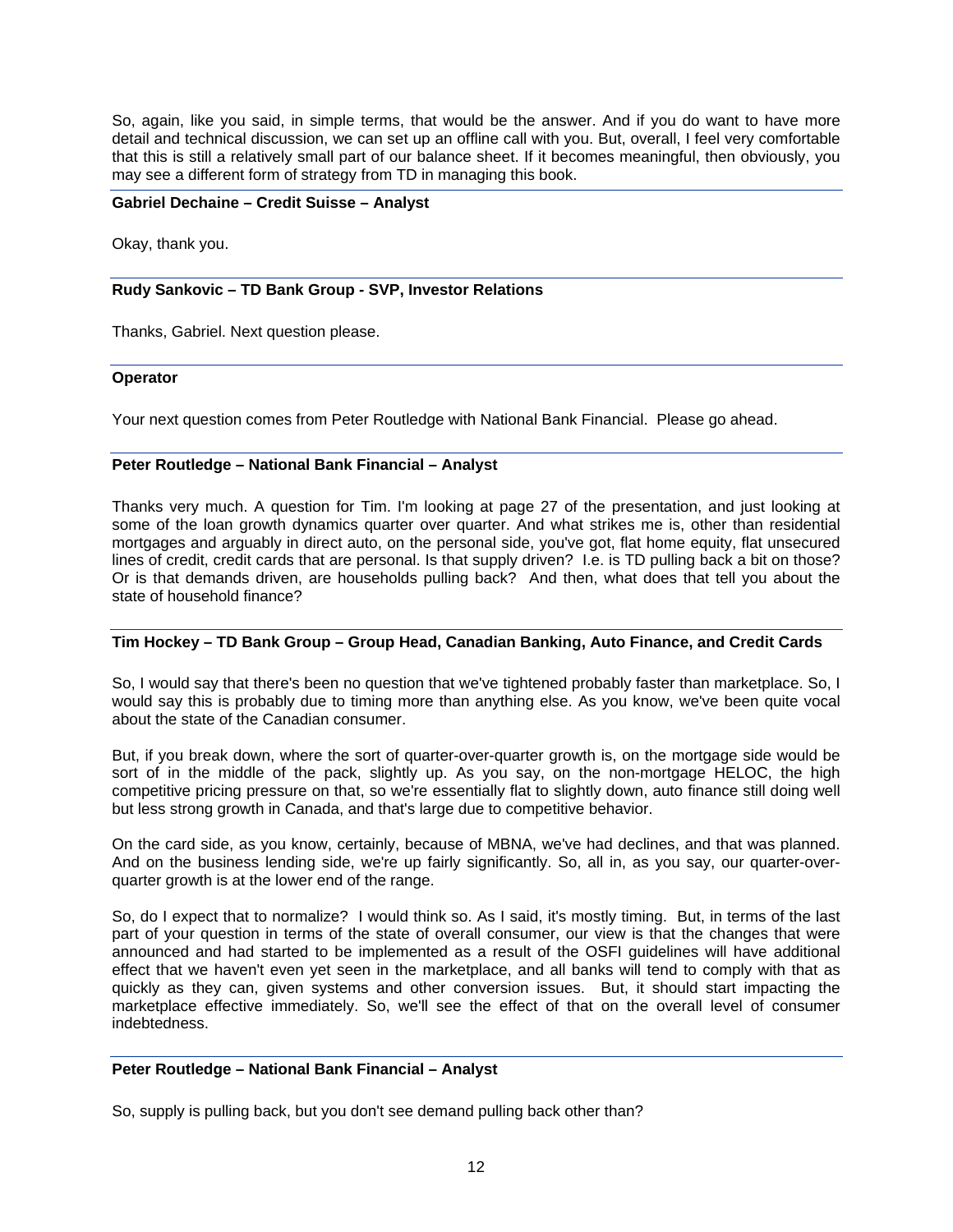### **Tim Hockey – TD Bank Group – Group Head, Canadian Banking, Auto Finance, and Credit Cards**

In certain categories, definitely, demand is pulling back a little bit. But, I'd say our supply has decreased, or decreased faster than demand.

#### **Peter Routledge – National Bank Financial – Analyst**

All right. Thank you very much.

#### **Rudy Sankovic – TD Bank Group - SVP, Investor Relations**

Thanks, Peter. Next question please.

#### **Operator**

Your next question comes from Robert Sedran with CIBC. Please go ahead.

#### **Robert Sedran – CIBC – Analyst**

Hi, good afternoon.

Colleen, I just wanted to ask a follow up on that \$250 million expense bump we're expecting in Q4. Is it fair to assume that a similar sized bump should be dropped into my model for Q4 of '13, or are there some of the initiatives you're talking about on the expense side geared towards reducing that number and perhaps smoothing it out so you don't get that large number every Q4?

### **Colleen Johnston – TD Bank Group – CFO & Group Head, Finance**

I think it's fair to say that we would like to see that number smoothed out a little bit more. As I mentioned, last quarter, we've been quite focused on this as an executive team and looking at some of the underlying reasons why we seem to have a more pronounced increase in our fourth quarter than you might find is typical with other organizations.

I think it all boils down in our view to making sure we're spending money wisely and that we have an appropriate pace and discipline around that spending. And I'm certainly comfortable at the number we're citing for Q4 is well disciplined and being well spent. But, I think we would like to see a bit more even pacing over the course of the year. So, I would hope you would see a smaller number in Q4 of next year.

#### **Robert Sedran – CIBC – Analyst**

So, would that the mean that the 250 million would just be sort of spread among the other four quarters or is some of that trying to be managed down, as well?

### **Colleen Johnston – TD Bank Group – CFO & Group Head, Finance**

I think you would always expect in my view that you would have higher expenses in Q4. I'd like to see it certainly at a lower number than we're citing this time around. And to this point, you would see some of that spread over the earlier quarters of the year.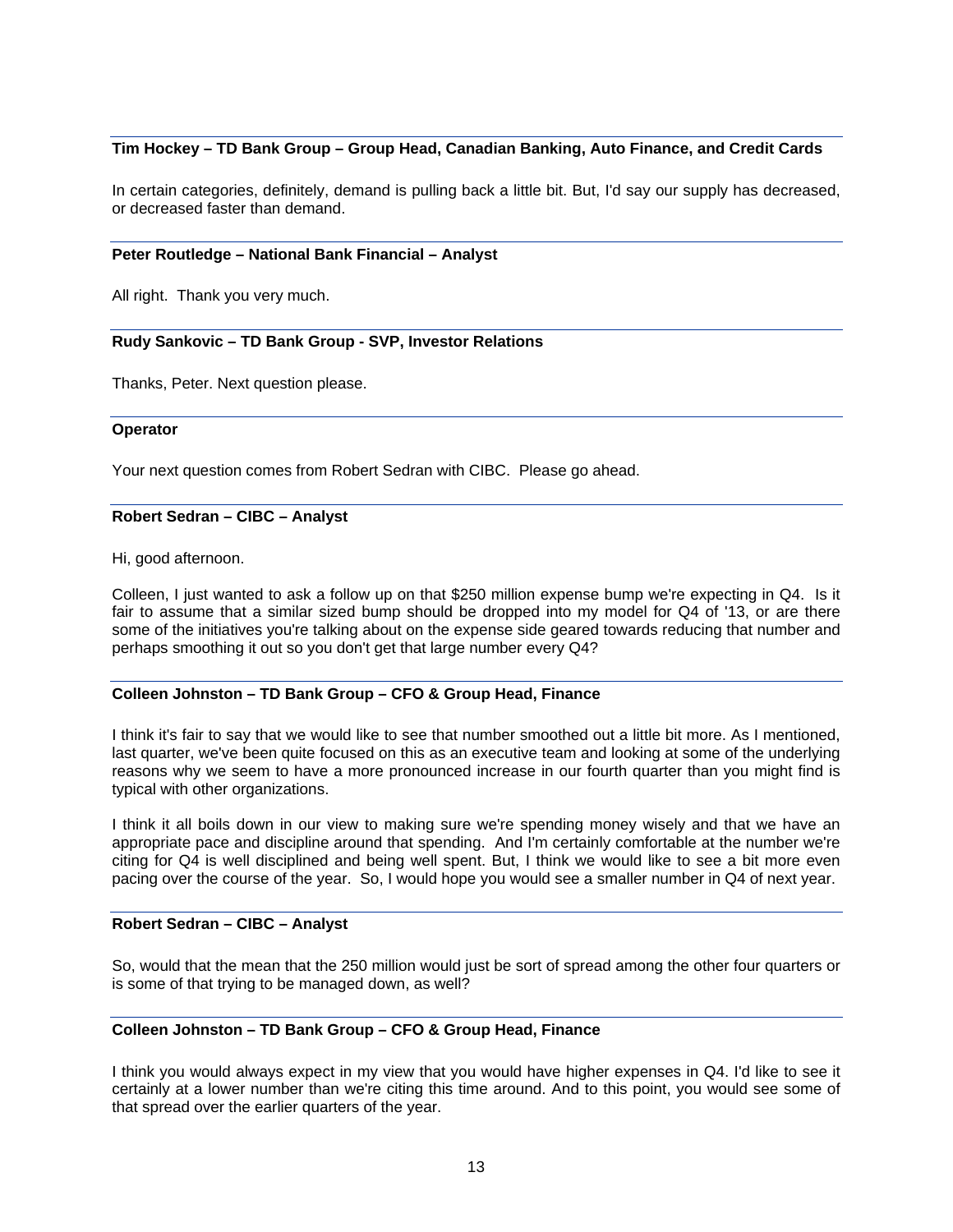# **Robert Sedran – CIBC – Analyst**

Okay. Thank you.

# **Rudy Sankovic – TD Bank Group - SVP, Investor Relations**

Thanks, Robert. Next question.

#### **Operator**

Your next question comes from Brad Smith with Stonecap Securities. Please go ahead.

#### **Brad Smith – Stonecap Securities – Analyst**

Sure, thanks very much.

I just had a very quick question regarding the capital allocated to the U.S. Personal and Commercial business. I'm just curious about, this business, if you just look at page seven in your sub-pack, is there any positive return every quarter? But, the capital allocated to it isn't changing at all from quarter to quarter. So, is that capital leaving the business or is it somehow not being retained in the business?

# **Colleen Johnston – TD Bank Group – CFO & Group Head, Finance**

Brad, there are some measures that we've taken to optimize capital in the business, and it can relate to the securities portfolio and the quality of that portfolio. So, we are always actively managing that. Generally, you would expect the capital allocated to be going up over time as the business grows. But, you do see some of that optimization activity going on.

# **Brad Smith – Stonecap Securities – Analyst**

The capital was coming out of the business. Would it not be reflected, Colleen, in their regulatory filings?

# **Colleen Johnston – TD Bank Group – CFO & Group Head, Finance**

I think, as you know, Brad, the regulatory filings do reflect a different basis than you see in our segmented results. And there are various reasons that we hold different levels of capital in the legal entity versus what you would see reflected in the segment.

#### **Brad Smith – Stonecap Securities – Analyst**

Okay, thank you.

# **Rudy Sankovic – TD Bank Group - SVP, Investor Relations**

Thanks, Brad. Next question please.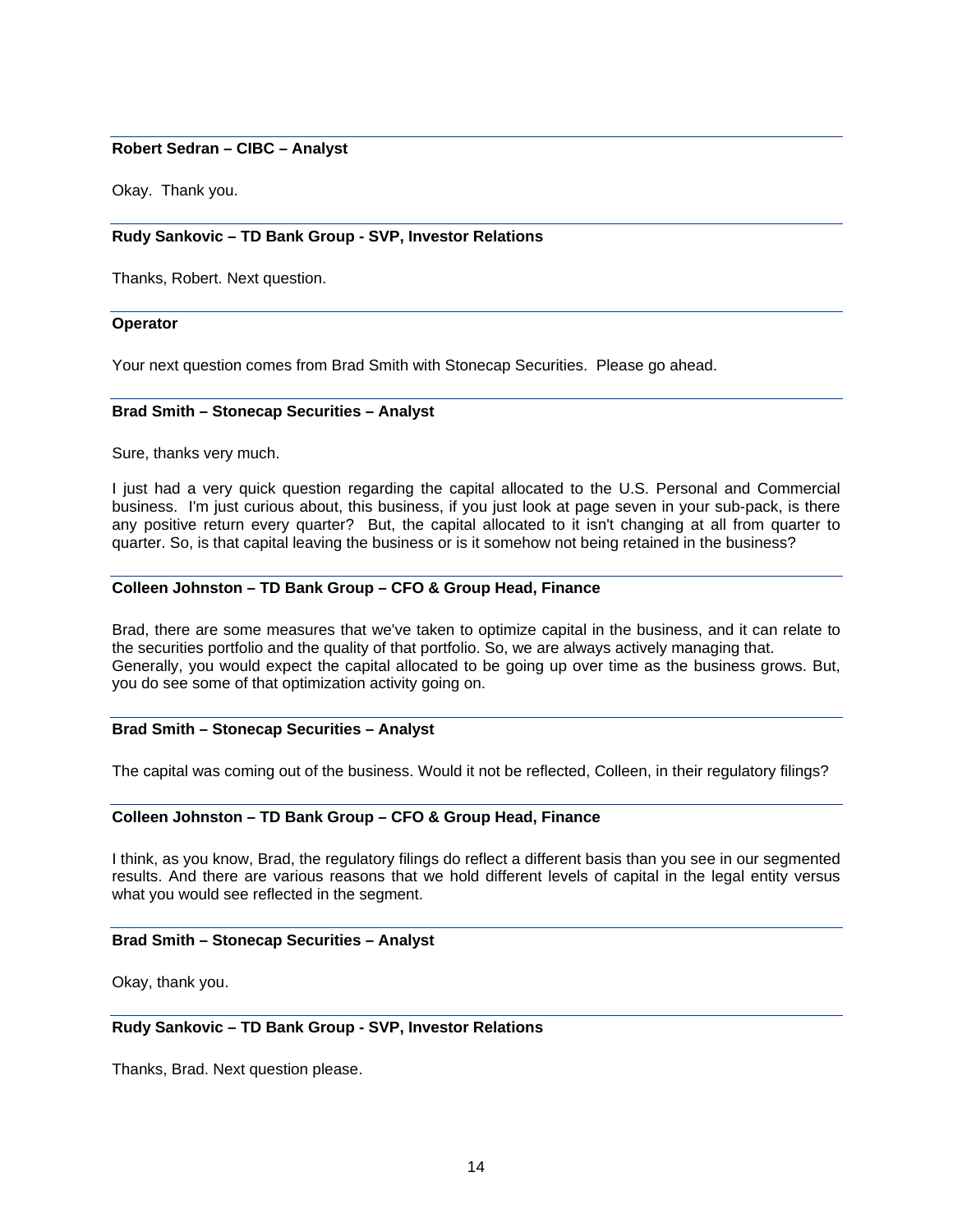### **Operator**

Your next question comes from Steve Theriault with Bank of America Merrill Lynch. Please go ahead.

#### **Steve Theriault - Merrill Lynch Canada - Analyst**

Thanks very much.

A question for Mark please - I noticed about a \$5 billion increase in corporate risk weighted assets, which I think I can link back to the U.S. operations. So, I'm wondering, are there any downgrades, methodology changes or maybe some recalibrations going on there you could make us aware of?

And while I appreciate you might not have that at your fingertips, I assume I could ask adequate follow up. Just on the dividend payout ratio, Ed, over what period of time do you think you want to get to the mid point? Are we talking a year, are we talking more like three years? And would you consider a step function in the dividend at some point?

# **Mark Chauvin – TD Bank Group – Group Head & Chief Risk Officer**

So, relative to the increase in RWA and the increase in the U.S. side, I mean, the U.S. is still operating on a standardized basis, so it really wasn't attributed to a change in models or methodology. It was really attributed to really asset growth.

#### **Ed Clark – TD Bank Group – Group President & CEO**

On the dividends, I don't think we would want to commit ourselves to a precise date that we would hit the midpoint here. Obviously, we want to do it in a reasonable period of time. So, we don't want to take forever to do it.

But, I think, our basic message to you is that we will get to the midpoint, and we're gonna increase as long as reasonable - earnings perform as we expect, twice a year. And we're saying that we'll historically, I've always said we'll grow our dividends in line with our earnings. Obviously, for a period of time now, we're gonna be growing our dividends faster than our earnings because that's the only way we can get to the midpoint given where we are today.

But, obviously, it will be to a certain extent what the environment produces how fast we get there.

#### **Steve Theriault - Merrill Lynch Canada - Analyst**

Okay. Mark, I wouldn't have thought that the asset growth was that large, but I'll follow up offline.

#### **Colleen Johnston – TD Bank Group – CFO & Group Head, Finance**

Yeah, I'd say it's tracking fairly closely, not perfectly, but that's the key driver.

#### **Steve Theriault - Merrill Lynch Canada - Analyst**

Thank you.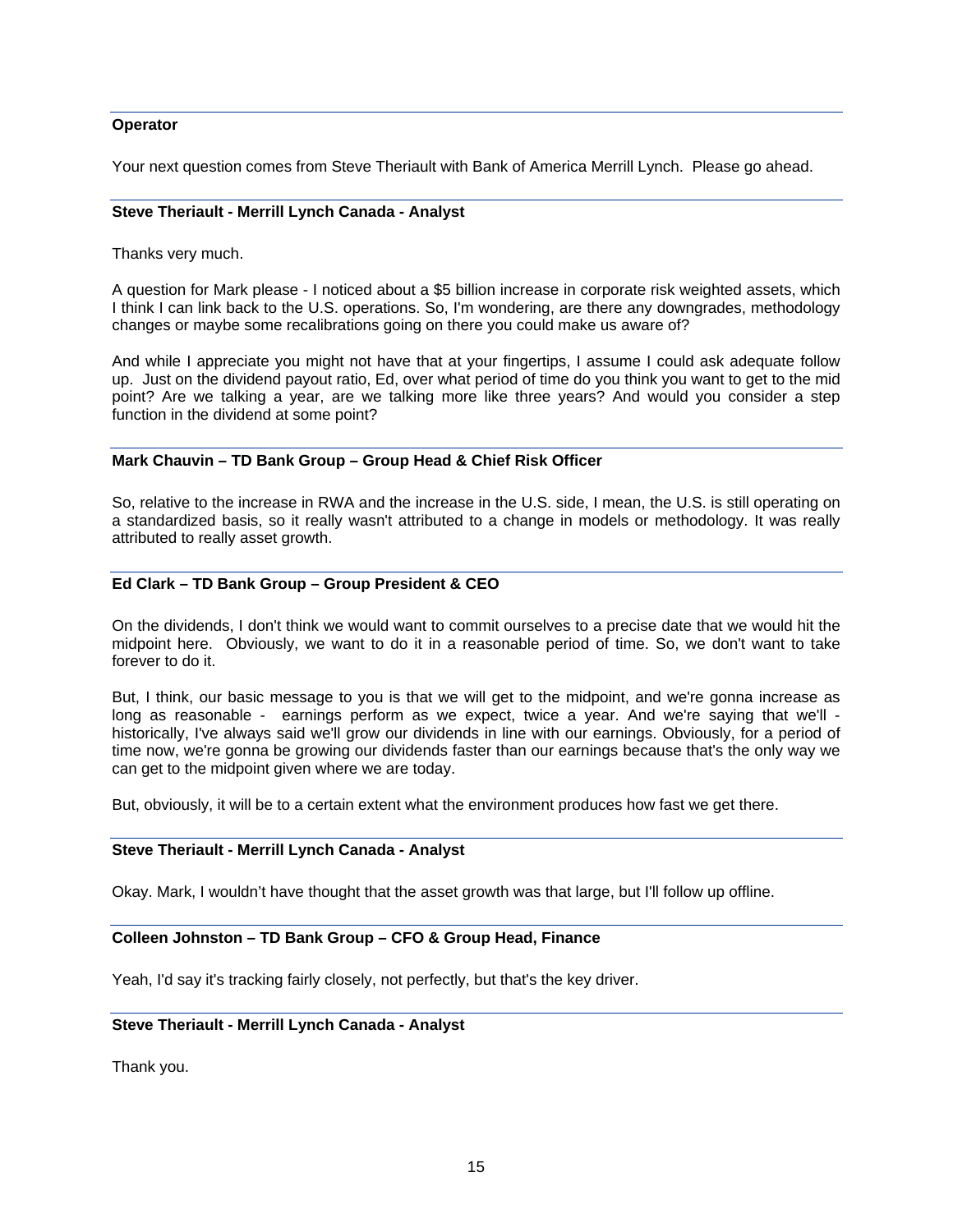# **Rudy Sankovic – TD Bank Group - SVP, Investor Relations**

Okay. Thanks, Steve. Next question please.

#### **Operator**

Your next question comes from John Aiken with Barclays. Please go ahead.

#### **John Aiken – Barclays Capital – Analyst**

Good afternoon. Ed, with TD's pro forma Basel 3 capital ratio quickly approaching 8 percent and consensus expectations out there looking for a national SIFI charge of 100 basis points at some point, do you think that the Canadian banks are running the risk of actually increasing the potential SIFI charge because of the strength of the pro forma Basel capital ratios that they're producing already?

# **Ed Clark – TD Bank Group – Group President & CEO**

That's a pretty speculative question. No I think is my short answer. I think I give too much credit to the people making this decision that they're not guided by that. I think they're genuinely guided by what the appropriate capital is.

And I think they're also equally sensitive to the fact that, Canada is clearly - in its current, we're leading the world here, but we can only lead the world by a little bit. If we get too far ahead of the world, we put the Canadian banking system at a significant competitive disadvantage.

So, I think they're aware. They're monitoring pretty tightly where other countries, and particularly the United States is moving and I don't think would want us to get out, completely out of step with that. So, no, I don't think we're shooting ourselves in the foot by getting the capital in place. I think we're being prudent and they're being prudent.

### **John Aiken – Barclays Capital – Analyst**

Thanks, Ed. You managed the speculative question quite well.

### **Rudy Sankovic – TD Bank Group - SVP, Investor Relations**

Thanks, John. Next question please.

### **Operator**

Your next question comes from Chris Mutascio with Stifel Nicolaus. Please go ahead.

#### **Chris Mutascio – Stifel Nicolaus – Analyst**

Good afternoon. Thanks for taking my question.

Colleen, my first question to you is how much is left of the integration expense for MBNA and over how many more quarters?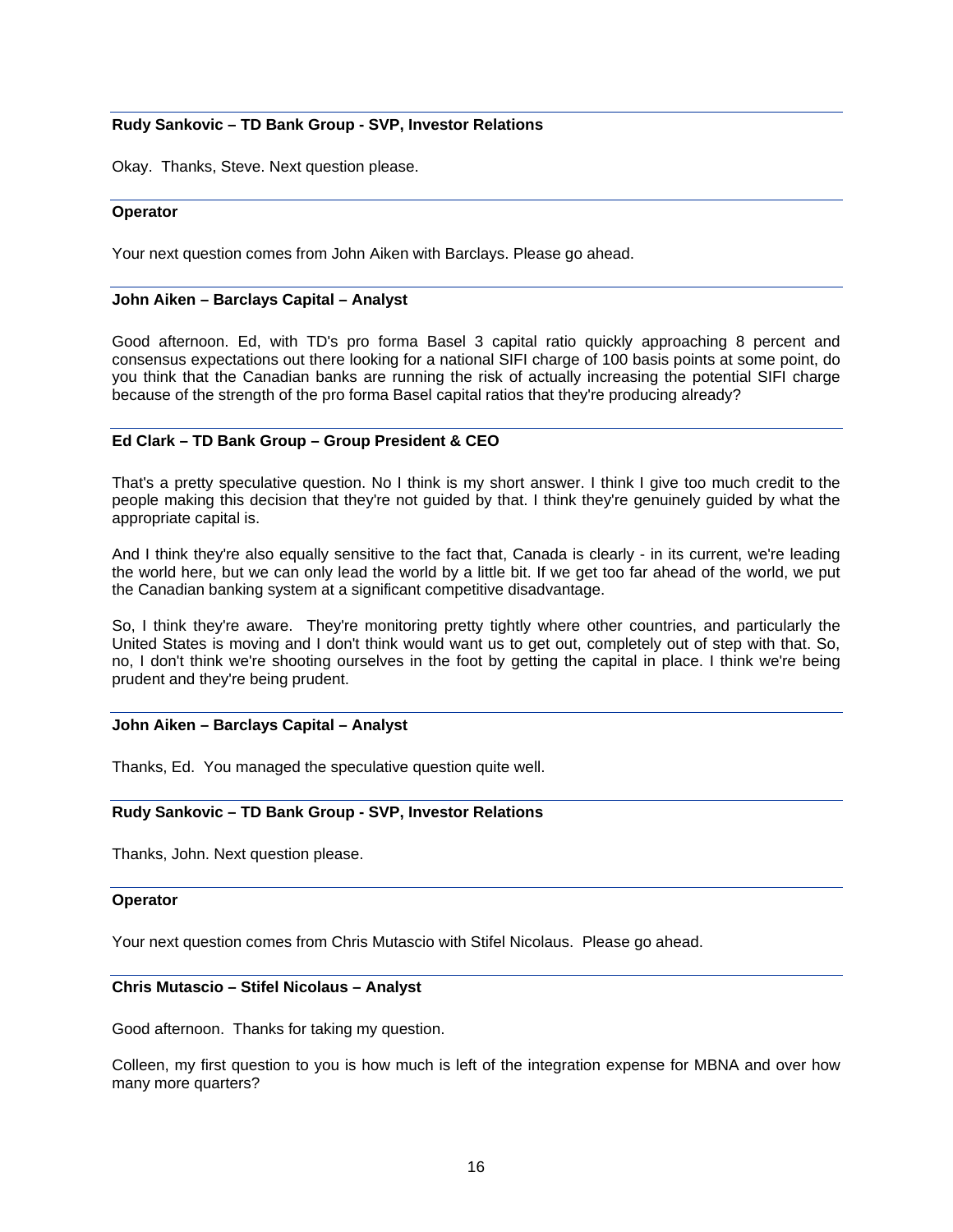# **Colleen Johnston – TD Bank Group – CFO & Group Head, Finance**

I think I'll turn that one over to Tim Hockey.

# **Tim Hockey – TD Bank Group – Group Head, Canadian Banking, Auto Finance, and Credit Cards**

I could bounce it back saying the decision over how many quarters is really up to Colleen in terms of the item of note.

So, let me give you a quick update on the MBNA acquisition. Generally, we're quite pleased at the credit performance, and were quite pleased at the integration of the team. I can tell you that the systems integration is well into the planning phase. We've already taken a decision to actually, as you know, run it as a separate entity. But, having said that, there's a lot of systems to build because we didn't buy the entire company.

So, our expectation is, at the tail end of next year, calendar when we do the first version of the integration cut over, and we'd follow it up quickly with a call it phase two in the early part of calendar 2014.

# **Chris Mutascio – Stifel Nicolaus – Analyst**

And a very similar run rate we saw this quarter in terms of dollar amount?

# **Tim Hockey – TD Bank Group – Group Head, Canadian Banking, Auto Finance, and Credit Cards**

It's gonna be prolonged, and we certainly are seeing some of the cost estimate go up. And we've sent the team back with instructions to say get those cost estimates back down. It's a far way out, but it's pretty clear that it'll be - I think from a project expense on the item of note, it'll start ramping up in the fourth quarter of this year, and then it'll come back down again in the latter half of next year.

# **Chris Mutascio – Stifel Nicolaus – Analyst**

Am I allowed one follow up, Rudy?

# **Rudy Sankovic – TD Bank Group - SVP, Investor Relations**

Yes, please, sure.

# **Chris Mutascio – Stifel Nicolaus – Analyst**

All right. On the reserves, after five or six straight quarters of the dollar amount of the allowance for credit losses being, you know, pretty flat, you've built them up some, over \$100 million this quarter, despite the fact that your gross impaired loans were, pretty well behaved. Any thought process of why building the reserves this quarter?

# **Mark Chauvin – TD Bank Group – Group Head & Chief Risk Officer**

Yeah, I mean, that reserve build represented the continuing increase required for the MBNA portfolio as we kind of build during the first year. So, the build specifically for that was in the just slightly under 100.

### **Chris Mutascio – Stifel Nicolaus – Analyst**